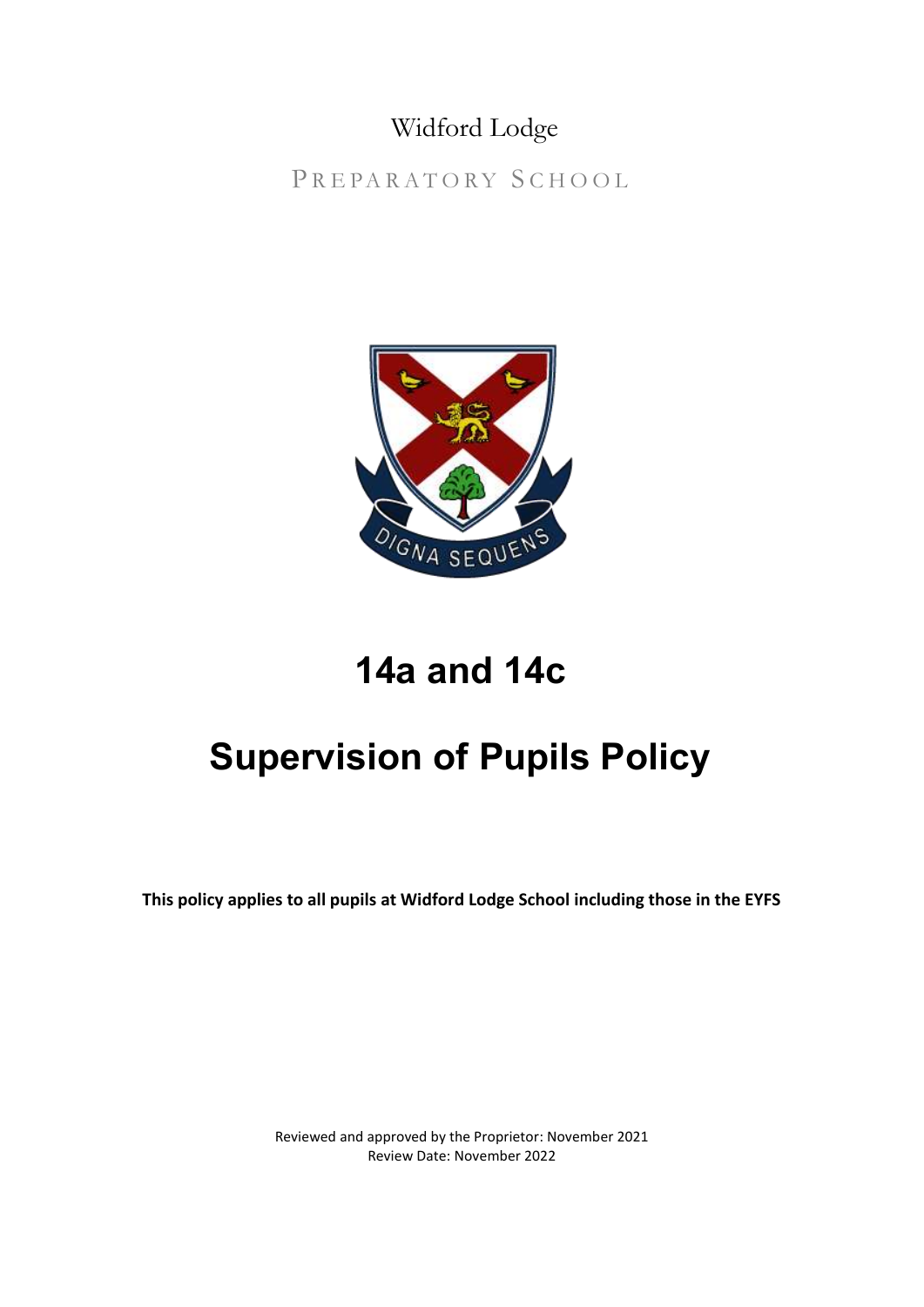#### Aim

Widford Lodge Preparatory School is committed to ensuring that pupils are safe and appropriately supervised both in school and during school activities or educational visits offsite. The safety of pupils is of paramount importance and we maintain vigilance over the pupils at all times and ensure that procedures are followed by all members of staff.

#### Introduction

This document should be read in conjunction with the school's policies on Safeguarding, Anti-Bullying, Missing/Not Collected Children and the Promotion of Good Behaviour. The Proprietor and Headteacher are required to ensure, as far as possible, that adequate supervision for pupils takes place throughout the school day. The school is therefore committed to ensuring that:

- Pupil supervision and security always forms part of the risk assessment for any activity or visit
- Supervision of pupils takes into account the age, maturity, needs, and numbers of pupils as well as the location and type of activities in which they are engaged
- Staff ratios for supervision are within regulatory guidelines at all times, including the mandatory staffing ratios for EYFS provision
- Appropriate staff duty rotas are in place that demonstrate levels of staff supervision which are satisfactory in terms of numbers and staff competence for the pupils and activity involved.

Widford Lodge Preparatory School is fully committed to ensuring that the application of this supervision policy is non-discriminatory in line with the UK Equality Act 2010.

#### Procedures

To ensure pupils' personal safety, all employed staff have been checked using an enhanced disclosure from the DBS and adults without such a check have no unsupervised access to pupils. Whenever pupils are on the premises at least two adults are present, one of whom is appropriately trained in First Aid.

Systems are in place to prevent unauthorised access to our premises, with all visitors and volunteers being required to sign in and out via the school office. The site has been made secure for the safe arrival and departure of pupils.

#### Staffing Ratios

Class sizes are a maximum of 20 pupils.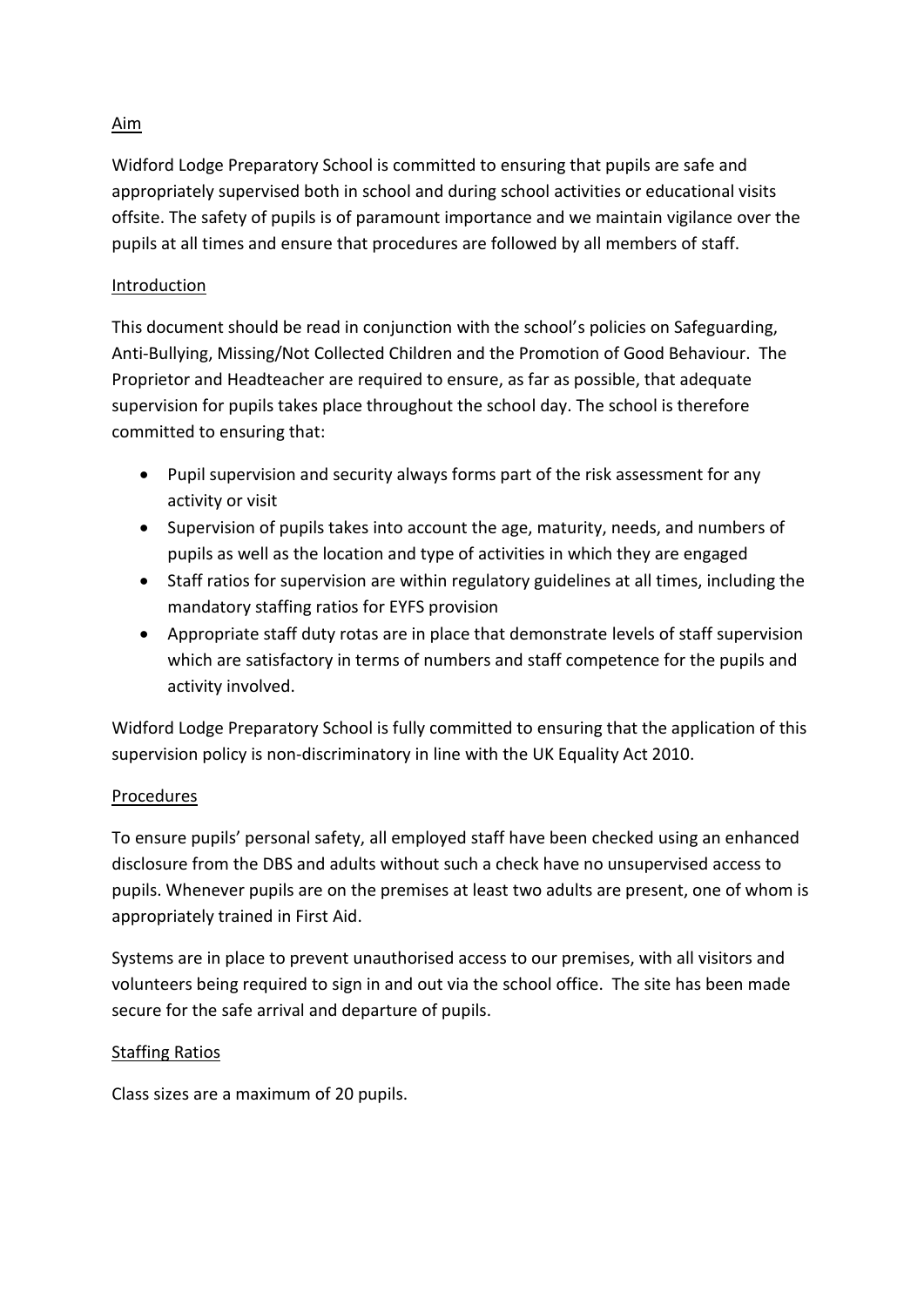In EYFS Reception, where children are 4 and 5, there are two members of full time staff, one of whom is a qualified teacher with Level 6 status and the other is a Level 3 qualified Learning Support Assistant.

In EYFS Pre-School, where the children are  $2 \frac{1}{2}$  - 4, there are 4 full time members of staff and 1 part time. All staff hold Level 3 status. Ratios of 1:4 are maintained for under 3 year olds and 1:8 for 3 and 4 year olds.

**Please note that the supervision details outlined in the main body of this document are those operating in normal circumstances. The covid 19 pandemic necessitated significant changes to timings and supervision for March to July 2021 and which we could revert to if required, outlined in bold as follows:**

**Pupils have been divided into four bubbles: EYFS Preschool and Reception; Forms 1 and 2; Forms 3 and 4; and Forms 5 and 6.** 

**No parents are allowed onsite without a prior appointment. All pupils are dropped at one of the entrance gates which are supervised by school staff at all drop off and pick up times.**

**Bubbles 1 and 4 enter via the playground gate and bubbles 2 and 3 via the hall gate. Parents use the stop and drop driveway between 8 and 8.40am. A teacher is in each form room from 8.15am each morning.** 

**All bubbles have different break times and designated playzones. All bubbles have different lunchtimes in the hall. Each class has a designated place to wash their hands on arrival, before and after break and lunch and at other times as necessary.** 

**Children are not moving around for lessons, other than for Computing. Teachers are moving around and children are staying in their form rooms.** 

**There are four different pick up times at the end of the day. Bubble 1 at 3.10 from the playground gate, bubble 2 at 3.15 from the hall gate, bubble 3 at 3.40 from the hall gate and bubble 4 at 3.50 from the playground gate. From 4pm parents can use the driveway for collection from clubs or the late stay facility. From 4pm all pupils in the late stay facility are in the same room but sit in their own bubble groups.** 

**Clubs have been designated for one bubble only ie Pre Prep clubs are for Forms 1 and 2 and take place in a classroom used by this bubble and Prep clubs are either for Forms 3 and 4 or for Forms 5 and 6.** 

**Staff accompany pupils out to break, throughout the lunch period and to be dismissed at the end of the day so that bubbles do not mix. Supervision timetables are more detailed and complex as a result of the additional supervision and number of different breaks/lunches/pick ups.**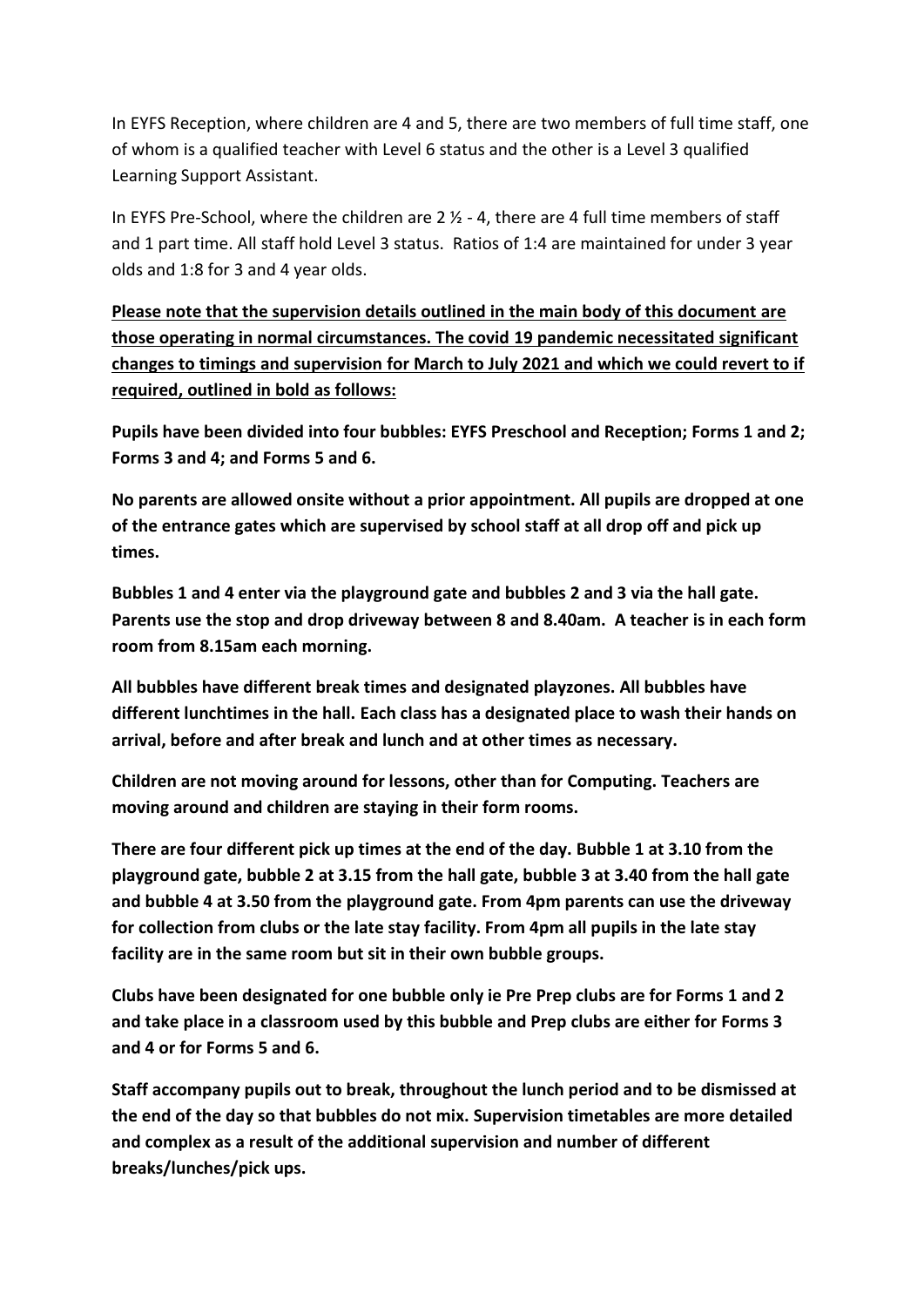### Supervision Throughout the School Day

| Time                                                                         | Procedure for Supervision                                                                                                                                                                                                                                                                        |
|------------------------------------------------------------------------------|--------------------------------------------------------------------------------------------------------------------------------------------------------------------------------------------------------------------------------------------------------------------------------------------------|
| Before 8am                                                                   | No children on premises, gates and front door locked                                                                                                                                                                                                                                             |
| 8am                                                                          | Black entrance gate opened and staffed by a Learning Support<br>Assistant                                                                                                                                                                                                                        |
| 8am - 8.30am                                                                 | EYFS Pre-School children and parents enter either via black gate or<br>through camera phone on front door. Once inside the Pre-School,<br>children remain with the EYFS Pre-School staff until they are<br>collected to go home.                                                                 |
|                                                                              | EYFS Reception children go to Early Birds facility in the Pre School,<br>where a register is taken.                                                                                                                                                                                              |
|                                                                              | Forms 1-5 drop their belongings in their classroom and go out to<br>play. The playground has a Learning Support Assistant circulating on<br>duty from 8am, with additional teachers available as necessary. An<br>additional Learning Support Assistant comes out on duty from<br>8.15am-8.45am. |
|                                                                              | Form 6 have the option to stay in their form room.                                                                                                                                                                                                                                               |
| $8.30$ am $- 8.40$ am                                                        | EYFS Reception children go to their form rooms, where they are<br>supervised by their teacher.                                                                                                                                                                                                   |
|                                                                              | Forms 1-5 continue to arrive and play as above.                                                                                                                                                                                                                                                  |
|                                                                              | Form 6 continue to arrive and play/stay as above.                                                                                                                                                                                                                                                |
| 8.40am                                                                       | Black entrance gate is locked.                                                                                                                                                                                                                                                                   |
| 8.40am to break time                                                         | Assembly/lessons.                                                                                                                                                                                                                                                                                |
| 10.30am - 11.10am EYFS Pre<br>School                                         | EYFS Pre School staff supervise children in the EYFS garden (at least<br>4 members of staff with no more than 20 children)                                                                                                                                                                       |
| <b>EYFS Reception and Pre Prep</b><br>break (normally 10.25am -<br>10.45am)  | Learning Support Assistant supervises own class in playground. At<br>least 3 Learning Support Assistants are Level 3 qualified. They can<br>call upon additional staff in the office and staffroom if needed.                                                                                    |
| Prep break 11.15am -<br>11.30am                                              | At least two Learning Support Assistants supervise children in<br>playground, rotating around premises. They can call upon<br>additional staff in the office and staffroom if needed.                                                                                                            |
| $11.50$ am $-12$ noon                                                        | EYFS Pre School staff supervise children who are going home at<br>midday (2 members of staff with no more than 5 children).                                                                                                                                                                      |
| EYFS Pre-School, EYFS<br>Reception and Pre Prep lunch<br>(starts at 11.50am) | Pre-School staff (3 members of staff with no more than 16<br>children), teachers and Learning Support Assistants supervise the<br>children eating lunch in the Hall. Children return to Pre-School and<br>continue their day or to their classrooms until 12.40pm, supervised                    |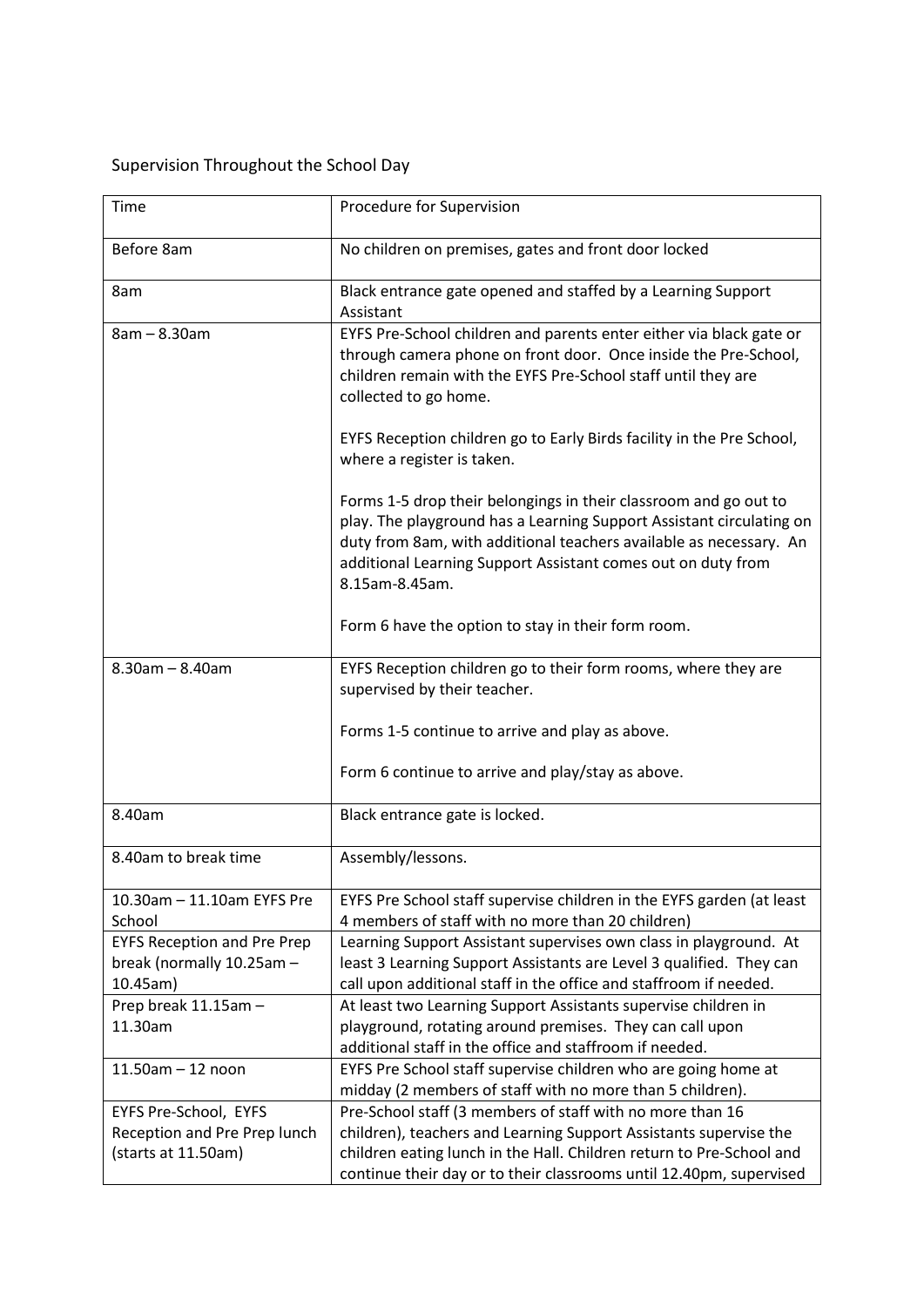|                                                                                               | by teachers and Learning Support Assistants.                                                                                                                                                                                                                                                                                                                                                                                                                                                                                                                                            |
|-----------------------------------------------------------------------------------------------|-----------------------------------------------------------------------------------------------------------------------------------------------------------------------------------------------------------------------------------------------------------------------------------------------------------------------------------------------------------------------------------------------------------------------------------------------------------------------------------------------------------------------------------------------------------------------------------------|
| 12.30pm - 1.10pm EYFS<br>Reception and Pre Prep lunch<br>break                                | EYFS Reception and Pre Prep supervised outside by four Learning<br>Support Assistants who cover all zones of the playground (at least 3<br>of them are Level 3 qualified). There is one nominated Learning<br>Support Assistant who stays in the same zone and is informed if any<br>others have had to go inside to help a child.                                                                                                                                                                                                                                                      |
| 12.30pm - 2pm Prep lunch<br>break (one hour break for<br>each class, on rolling<br>timetable) | Prep children go into playground until they are called into lunch,<br>starting at 12.30 and continuing on a rolling basis. A Learning<br>Support Assistant supervises the children waiting to enter the Hall<br>for lunch, at the side door to the Hall.<br>Children are supervised by members of staff in the Hall while they<br>eat their lunch and then return outside to play. The Learning<br>Support Assistant who supervises the children waiting also stays in<br>the Hall until all children have finished eating.                                                             |
| $1.10pm - 2pm$                                                                                | A Learning Support Assistant and a teacher (the duty is split<br>between three teachers so each does 20 minutes) supervise<br>lunchtime break, circulating and periodically checking the changing<br>rooms.                                                                                                                                                                                                                                                                                                                                                                             |
| 2pm EYFS Pre School                                                                           | EYFS Pre School staff supervise children in the EYFS garden (2<br>members of staff with no more than 16 children)                                                                                                                                                                                                                                                                                                                                                                                                                                                                       |
| 3.05pm                                                                                        | EYFS Pre School parents wait at the black gate, which is opened at<br>3.05pm and their children are handed over to them. Any children<br>not collected are taken back to the Pre School and parents arriving<br>after this time press the appropriate button at the front door. A<br>member of the Pre School staff brings their child to the front door<br>to them.                                                                                                                                                                                                                    |
| 3.15pm - 3.25pm EYFS<br><b>Reception and Pre Prep</b><br>hometime                             | The black gate is opened and staffed by a Learning Support<br>Assistant, checking that children leave with their parent/carer.<br>Children in Reception, Forms 1 and 2 are dismissed to their parents<br>in the playground area, with designated collection zones for each<br>class.<br>Any Pre Prep children not collected remain in their classrooms with<br>the Learning Support Assistant.                                                                                                                                                                                          |
| 3.25pm                                                                                        | The black gate is shut.<br>Any EYFS Reception children not collected go to Late Stay in the Pre<br>School or to clubs (Summer Term only).<br>Any Pre Prep children not collected are taken to Late Stay in Room<br>3 or to after school clubs.                                                                                                                                                                                                                                                                                                                                          |
| 3.25pm - 4.30pm EYFS<br>Reception and Pre Prep late<br>stay and clubs                         | When EYFS Reception and Pre Prep clubs finish, children are either<br>dismissed from the club to their parent/named carer or are taken<br>to Late Stay by the teacher leading the club.<br>Pre Prep Late Stay takes place in Room 3, where children are<br>supervised either by a teacher or a Learning Support Assistant, until<br>they are collected by their parent or named carer.<br>Between 3.25pm and 3.45pm, the gates remain locked and<br>parents/carers have to buzz on the camera phone entry system at<br>the front door so that their child can be brought to them at the |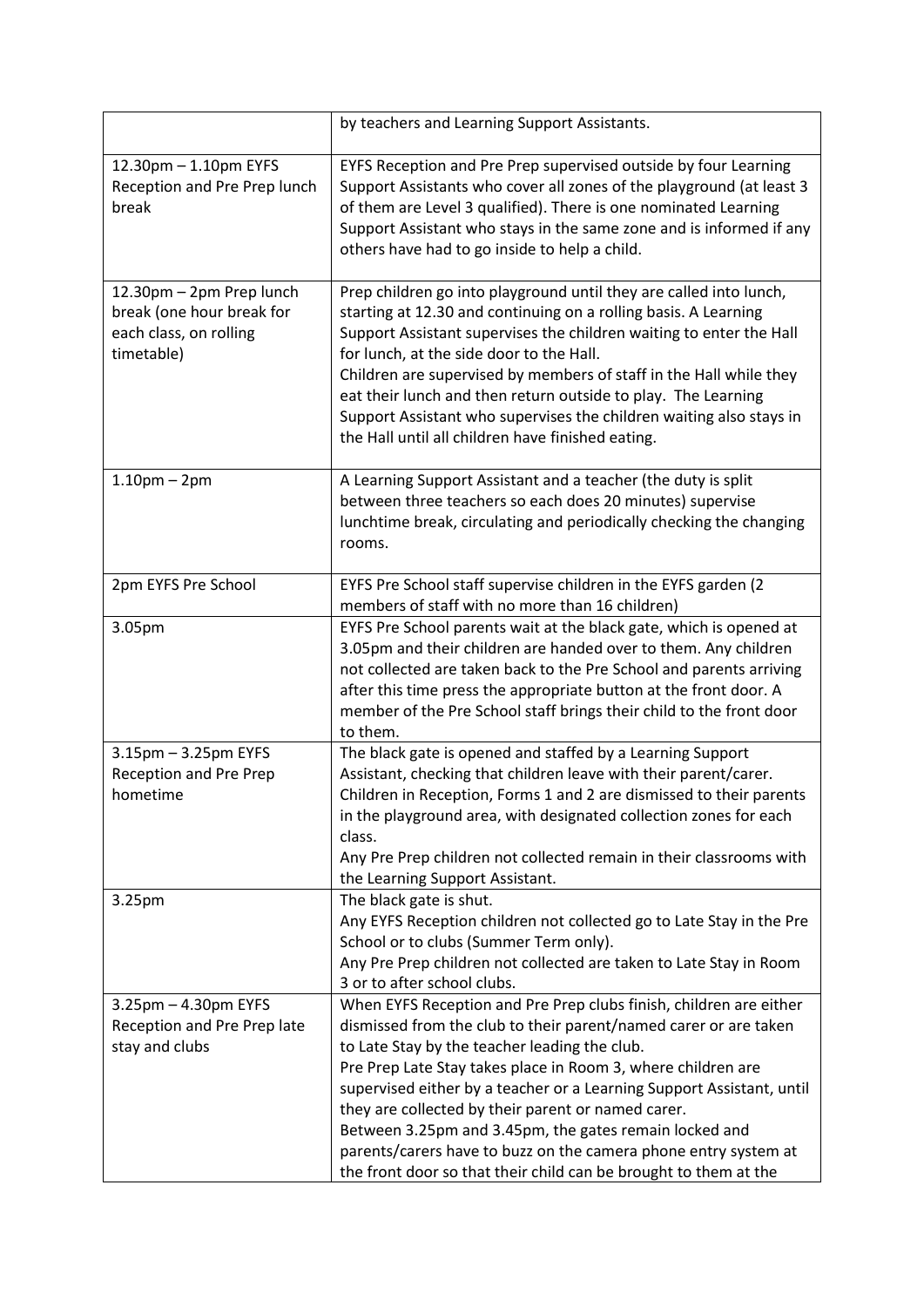| front door.<br>At 4.15pm, any Pre Prep children not collected are taken to Room<br>4, the Prep facility. Pre-School staff take follow up action for any                                                                                                                                                                                                                                                                                                                                                                                                                                                                                                                                                                                                                                                                                                                                                                                                                              |
|--------------------------------------------------------------------------------------------------------------------------------------------------------------------------------------------------------------------------------------------------------------------------------------------------------------------------------------------------------------------------------------------------------------------------------------------------------------------------------------------------------------------------------------------------------------------------------------------------------------------------------------------------------------------------------------------------------------------------------------------------------------------------------------------------------------------------------------------------------------------------------------------------------------------------------------------------------------------------------------|
| Pre School children not collected by 4.15pm.<br>Children are dismissed from lessons at 3.45pm and are sent to                                                                                                                                                                                                                                                                                                                                                                                                                                                                                                                                                                                                                                                                                                                                                                                                                                                                        |
| collect their belongings.<br>The black gate is opened and staffed by a Learning Support<br>Assistant, who ensures that children leave with their parent or<br>another known responsible adult.<br>A teacher is on duty in the playground, supervising those children<br>who are staying for the Prep facility or for clubs.                                                                                                                                                                                                                                                                                                                                                                                                                                                                                                                                                                                                                                                          |
| The black gate is locked. Any children not collected by this time<br>either go to their after school club to be registered or go to Room 4<br>to be registered for the Prep facility. The teacher who had been on<br>duty in the playground checks that all children have done this and<br>liaises with the teacher or Learning Support Assistant on Prep duty<br>to check whether there are any children who signed up for Prep<br>who have not arrived; if so, they follow up the whereabouts of<br>these children.                                                                                                                                                                                                                                                                                                                                                                                                                                                                |
| Pre School staff would try to contact the parents of any child not<br>collected, where a reason has not already been given. Two<br>members of staff would stay with them until collected.                                                                                                                                                                                                                                                                                                                                                                                                                                                                                                                                                                                                                                                                                                                                                                                            |
| Children are dismissed from Prep or clubs by the teacher or<br>Learning Support Assistant on duty, to their parent or known<br>responsible adult, via the camera phone at the front door,<br>answered by the office.<br>If parents/carers know they are running late, they usually contact<br>school by telephone.<br>At 4.15pm EYFS Reception and Pre Prep children not already<br>collected join the Prep facility in room 4.<br>At 5.30pm, the Learning Support Assistant on Prep duty would try<br>to contact the parents of any child not collected, where a reason<br>has not already been given.<br>Sometimes, after school clubs for Prep children are held at the<br>school field and parents are able to collect their children from<br>there. In such cases, the teachers leading the clubs are responsible<br>for ensuring safe traffic flow via the single entry/exit lane and also<br>for dismissing the pupils to their parent or another known<br>responsible adult. |
|                                                                                                                                                                                                                                                                                                                                                                                                                                                                                                                                                                                                                                                                                                                                                                                                                                                                                                                                                                                      |

Throughout the school day, EYFS Pre-School parents arriving after 8.40am and at any time thereafter to collect their children use the Pre-School camera phone entry system, manned separately by the Pre-School. This also applies to parents arriving to collect their EYFS